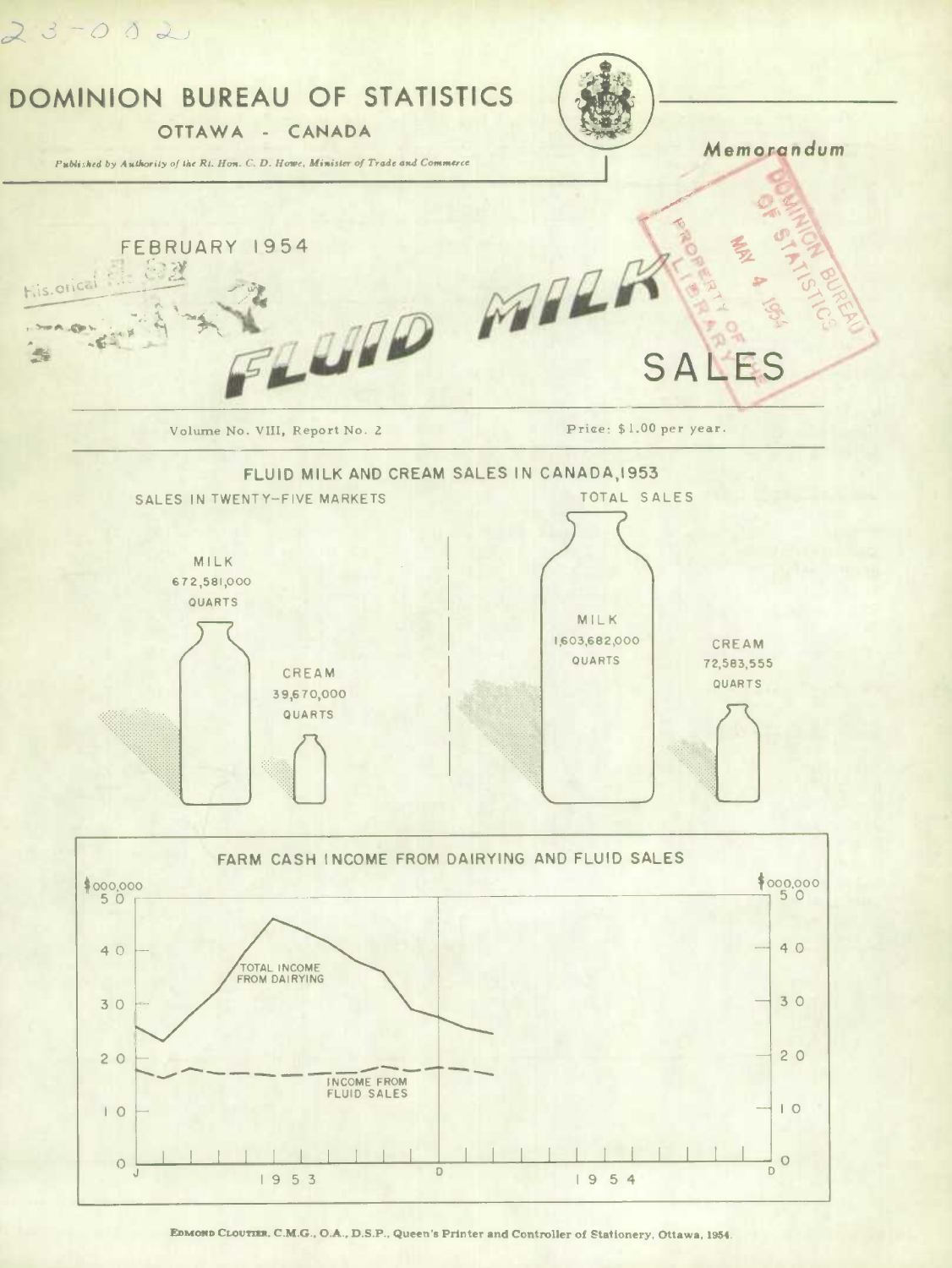February and January-February, 1954 with Comparisons Shown in Per Cent of 1953

|                                                                                                                                                                                  |                                                                           | Milk                                                        |                                                                                 |                                                             | Cream                                                                     |                                                           |                                                      |                                                         | Cream                                                                         |
|----------------------------------------------------------------------------------------------------------------------------------------------------------------------------------|---------------------------------------------------------------------------|-------------------------------------------------------------|---------------------------------------------------------------------------------|-------------------------------------------------------------|---------------------------------------------------------------------------|-----------------------------------------------------------|------------------------------------------------------|---------------------------------------------------------|-------------------------------------------------------------------------------|
| Markets<br>Within Leonomic                                                                                                                                                       |                                                                           | Feb.                                                        | Jan. -Feb.                                                                      |                                                             |                                                                           | Feb.                                                      |                                                      | Jan. -Feb.                                              |                                                                               |
| Division                                                                                                                                                                         | Sales<br>in<br>Quarts                                                     | $%$ of<br>1953                                              | Sales<br>in<br>Quarts                                                           | % of<br>1953                                                | Sales<br>in<br>B.F.                                                       | $20\%$<br>1953                                            | Sales<br>in<br>B.F.                                  | % of<br>1953                                            | Per Cent<br>Fat                                                               |
| Maritime Provinces                                                                                                                                                               | 000 Qt.                                                                   | %                                                           | <b>'000 Qt.</b>                                                                 | %                                                           | '000 Lb.                                                                  | %                                                         | '000 Lb.                                             | %                                                       | %                                                                             |
| Charlottetwon<br>Halifax<br>Sydney<br>Saint John<br>Moncton                                                                                                                      | 198<br>1,388<br>797<br>772<br>450                                         | 96<br>105<br>98<br>101<br>107                               | 408<br>2,835<br>1,619<br>1,604<br>911                                           | 95<br>103<br>95<br>101<br>103                               | 3<br>20<br>8<br>12<br>6                                                   | 93<br>101<br>115<br>114<br>106                            | 7<br>40<br>15<br>23<br>12                            | 95<br>98<br>116<br>109<br>102                           | 11.84<br>13.37<br>30.49<br>32.32<br>31.40                                     |
| <b>Central Provinces</b><br><b>Montreal</b><br>Quebec-Levis<br>Sherbrooke<br>Three hivers<br>Ottawa-Hull<br>Toronto<br>Hamilton<br>Windsor<br>Ft.Wm.-Pt.Ar.<br>Prairie Provinces | 13,580<br>2,451<br>599<br>600<br>2,667<br>10,915<br>2,488<br>1,798<br>785 | 103<br>102<br>109<br>104<br>104<br>109<br>103<br>103<br>105 | 27,876<br>5,045<br>1,245<br>1,216<br>5,473<br>22,462<br>5,122<br>3,679<br>1,601 | 101<br>104<br>110<br>104<br>103<br>105<br>102<br>102<br>104 | 276<br>22<br>$\mathcal{V}$<br>$\mathbf{g}$<br>48<br>219<br>33<br>25<br>10 | 95<br>83<br>105<br>113<br>106<br>101<br>100<br>104<br>117 | 578<br>48<br>15<br>17<br>97<br>455<br>69<br>51<br>20 | 93<br>91<br>104<br>111<br>104<br>99<br>99<br>102<br>115 | 17.81<br>16.66<br>20.93<br>24.47<br>19.26<br>15.20<br>18.48<br>14.77<br>20.02 |
| Winnipeg<br>hegina<br>Moose Jaw<br>Saskatoon<br>Swift Cur.-York'n<br>Ldmonton<br>Calgary<br>Leth.-Med. Hat                                                                       | 3,452<br>755<br>269<br>793<br>165<br>1,887<br>1,473<br>336                | 103<br>108<br>107<br>107<br>104<br>107<br>107<br>106        | 7,021<br>1,528<br>548<br>1,622<br>332<br>3,848<br>2,987<br>681                  | 101<br>106<br>106<br>106<br>102<br>105<br>105<br>104        | 105<br>21<br>6<br>16<br>5<br>50<br>37<br>9                                | 98<br>104<br>102<br>106<br>103<br>102<br>103<br>100       | 214<br>42.<br>12<br>33<br>9<br>102<br>76<br>17       | 97<br>102<br>100<br>104<br>101<br>101<br>100<br>97      | 12.15<br>12.46<br>11.98<br>12.85<br>19.87<br>12.12<br>12.17<br>12.51          |
| British Columbia<br>Vancouver<br>Victoria<br>Nanaimo                                                                                                                             | 4,730<br>851<br>124                                                       | 104<br>101<br>96                                            | 9,844<br>1,753<br>258                                                           | 104<br>99<br>98                                             | 120<br>17<br>$\mathbf{I}$                                                 | 101<br>98<br>78                                           | 247<br>35<br>$\overline{3}$                          | 100<br>98<br>82                                         | 11.30<br>12.52<br>13.82                                                       |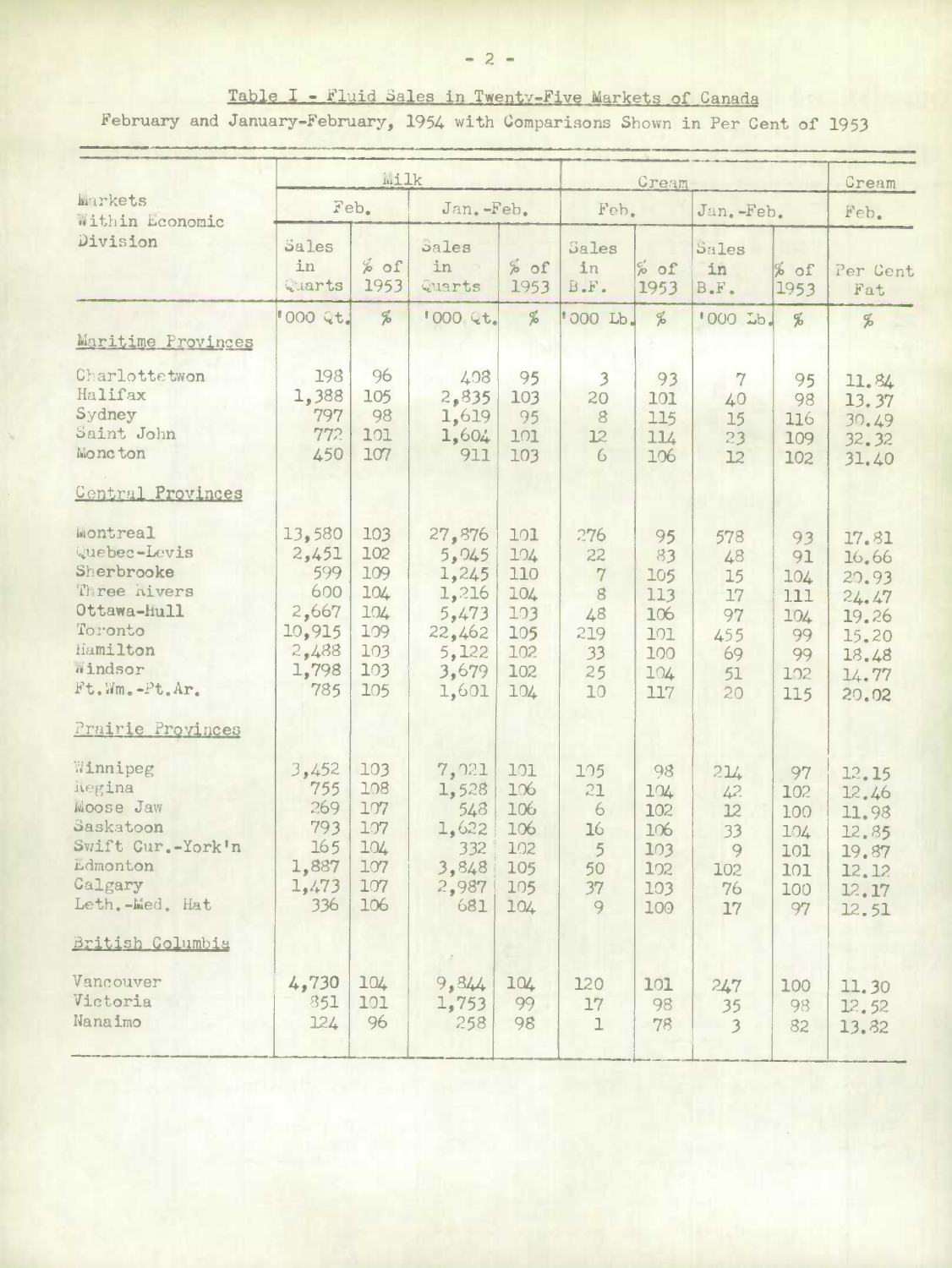## Table II - Estimated Fluid Milk and Cream Sales\*

|  | Canada, by Provinces, February and January-February, 1954 |  |  |  |
|--|-----------------------------------------------------------|--|--|--|
|  | with Comparisons shown in per cent of 1953                |  |  |  |

|                                                                                                                                                     | (A) Fluid Milk Sales-In Quarts                                                                                   |                                                                                          |                                                                                                     |                                                                      | (B) Fluid Cream Sales-In B.F.                                                                                  |                                                                                    |                                                                                                                |                                                                        |  |
|-----------------------------------------------------------------------------------------------------------------------------------------------------|------------------------------------------------------------------------------------------------------------------|------------------------------------------------------------------------------------------|-----------------------------------------------------------------------------------------------------|----------------------------------------------------------------------|----------------------------------------------------------------------------------------------------------------|------------------------------------------------------------------------------------|----------------------------------------------------------------------------------------------------------------|------------------------------------------------------------------------|--|
| Province                                                                                                                                            | Feb.                                                                                                             |                                                                                          | Jan. -Feb.                                                                                          |                                                                      | Feb.                                                                                                           |                                                                                    | Jan. -Feb.                                                                                                     |                                                                        |  |
|                                                                                                                                                     | Sales<br>in<br>Quarts                                                                                            | $%$ of<br>1953                                                                           | Sales<br>in<br>Quarts                                                                               | % of<br>1953                                                         | Sales<br>in<br>B.F.                                                                                            | $%$ of<br>1953                                                                     | Sales<br>in<br>$B$ . $F$ .                                                                                     | $\frac{1}{20}$<br>1953                                                 |  |
|                                                                                                                                                     | 1000 Qt.                                                                                                         | $\frac{d}{d}$                                                                            | 1000 Qt.                                                                                            | $\frac{d}{d}$                                                        | '000 Lb.                                                                                                       | $\frac{c}{\sqrt{2}}$                                                               | '000 Lb.                                                                                                       | $\frac{d}{d}$                                                          |  |
| Canada<br>Prince Edward Is.<br>Nova Scotia<br>New Brunswick<br>Que bec<br>Ontario<br>Manitoba<br>Saskatchewan<br>Alberta<br><b>British Columbia</b> | 129,607<br>748<br>4,855<br>4,062<br>49,638<br>44,480<br>5,070<br>5,978<br>6,200<br>8,576                         | 104<br>97<br>105<br>103<br>104<br>103<br>103<br>106<br>105<br>103                        | 266,994<br>1,527<br>9,556<br>8,329<br>103.846<br>91,860<br>10,281<br>12,021<br>12,504<br>17,070     | 102<br>95<br>100<br>102<br>102<br>102<br>101<br>105<br>103<br>102    | 2,306<br>6<br>39<br>49<br>906<br>666<br>133<br>126<br>159<br>22.2                                              | 99<br>86<br>105<br>107<br>97<br>99<br>98<br>102<br>101<br>100                      | 4,717<br>13<br>80<br>102<br>1,782<br>1,427<br>273<br>263<br>333<br>444                                         | 98<br>87<br>103<br>103<br>95<br>99<br>97<br>101<br>100<br>98           |  |
| (C) Fluid Milk, Fluid Cream and Total Fluid Sales, Expressed in Pounds of Milk                                                                      |                                                                                                                  |                                                                                          |                                                                                                     |                                                                      |                                                                                                                |                                                                                    |                                                                                                                |                                                                        |  |
|                                                                                                                                                     | Wilk<br>Feb.                                                                                                     |                                                                                          | Cream                                                                                               |                                                                      |                                                                                                                | Fluid Sales                                                                        |                                                                                                                |                                                                        |  |
| Province                                                                                                                                            | Sales<br>in<br>Lb.                                                                                               | % of<br>1953                                                                             | Feb.<br>Sales<br>in<br>Lb.                                                                          | $20\,$ $\alpha$<br>1953                                              | Feb.<br>Sales<br>in<br>Lb.                                                                                     | $20\%$<br>1953                                                                     | Jan.-Feb.<br>Sales<br>in<br>Lb.                                                                                | % of<br>1953                                                           |  |
| Canada<br>Prince Edward Is.<br>Nova Scotia<br>New Brunswick<br>Quebec<br>Ontario<br>Manitoba<br>Suskatchewan<br>Alberta<br>British Columbia         | '000 Lb.<br>334, 384<br>1,931<br>12,525<br>10,480<br>128,065<br>114,759<br>13,080<br>15,422<br>15,997<br>22, 125 | $\frac{d}{d\theta}$<br>104<br>97<br>105<br>103<br>104<br>103<br>103<br>106<br>105<br>103 | '000 Lb.<br>65,408<br>178<br>1,024<br>1,274<br>25,873<br>18,987<br>3,736<br>3,647<br>4,497<br>6,192 | %<br>100<br>96<br>109<br>108<br>97<br>103<br>98<br>103<br>101<br>100 | '000 Lb.<br>399,792<br>2,109<br>13,549<br>11,754<br>153,938<br>133,746<br>16,816<br>19,069<br>20,494<br>28,317 | $\frac{d}{d}$<br>103<br>97<br>105<br>104<br>102<br>103<br>102<br>106<br>104<br>102 | '000 Lb.<br>822,665<br>4,308<br>26,747<br>24,133<br>318,823<br>277,704<br>34,216<br>38,584<br>41,689<br>56,461 | %<br>102<br>95<br>101<br>103<br>101<br>103<br>100<br>104<br>102<br>102 |  |

Estimates are based on reports from 177 markets of Canada which represent in the aggregate 57.7 per cent of the estimated milk sales and 53.2 per cent of the estimated cream sales. The number of markets are shown as follows: P.E.I., 6; N.S., 19; N.B., 17; Que., 19; Ont., 33; Man., 12; Sask., 23; Alta., 28; B.C., 20.

5503-501  $30 - 4 - 54$ 

Issued, Friday, April 30, 1954. 575 Copies